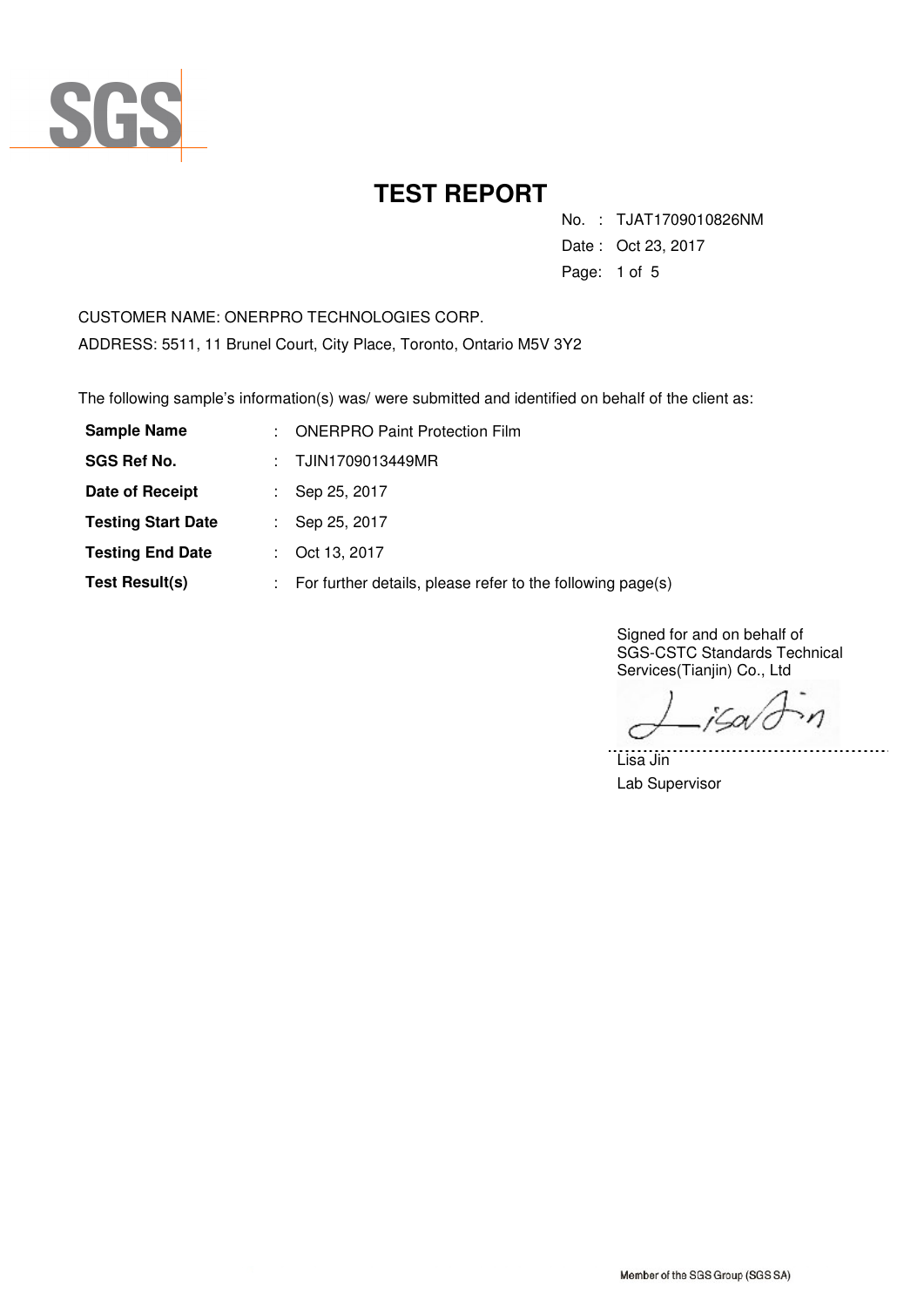

No. : TJAT1709010826NM

Date : Oct 23, 2017

Page: 2 of 5

#### **Report Declaration:**

The test samples were provided and confirmed by the customer in this report, the results contained in this test report do not relate to other samples of the same product. The manufacturer should ensure that all products manufactured are in conformity with the product sample in this report.

#### **Manufacture Declaration or Comment:**

None

#### **Summary of Result(s):**

| No. | <b>Test Item</b>              | <b>Test Method</b>                                     | <b>Conclusion</b> |
|-----|-------------------------------|--------------------------------------------------------|-------------------|
|     | 90 <sup>°</sup> Peel Strength | ASTM D6252/D6252M-98(2011)<br>and client's requirement | See result        |

**Note:** Pass: Meet the requirements Fail: Does not meet the requirements N/A: Not apply to the judgment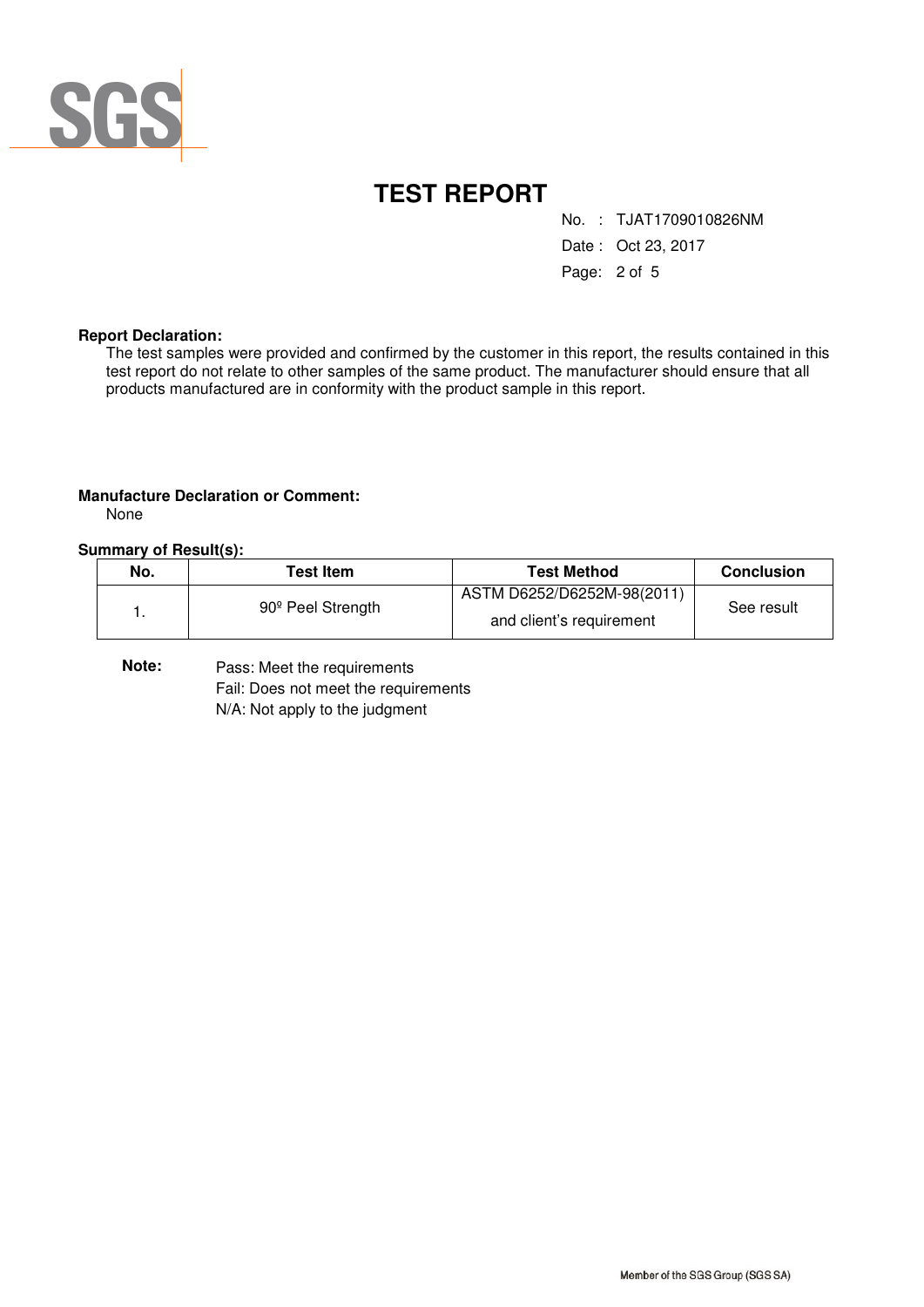

No. : TJAT1709010826NM

Date : Oct 23, 2017

Page: 3 of 5

Original Sample Photo:

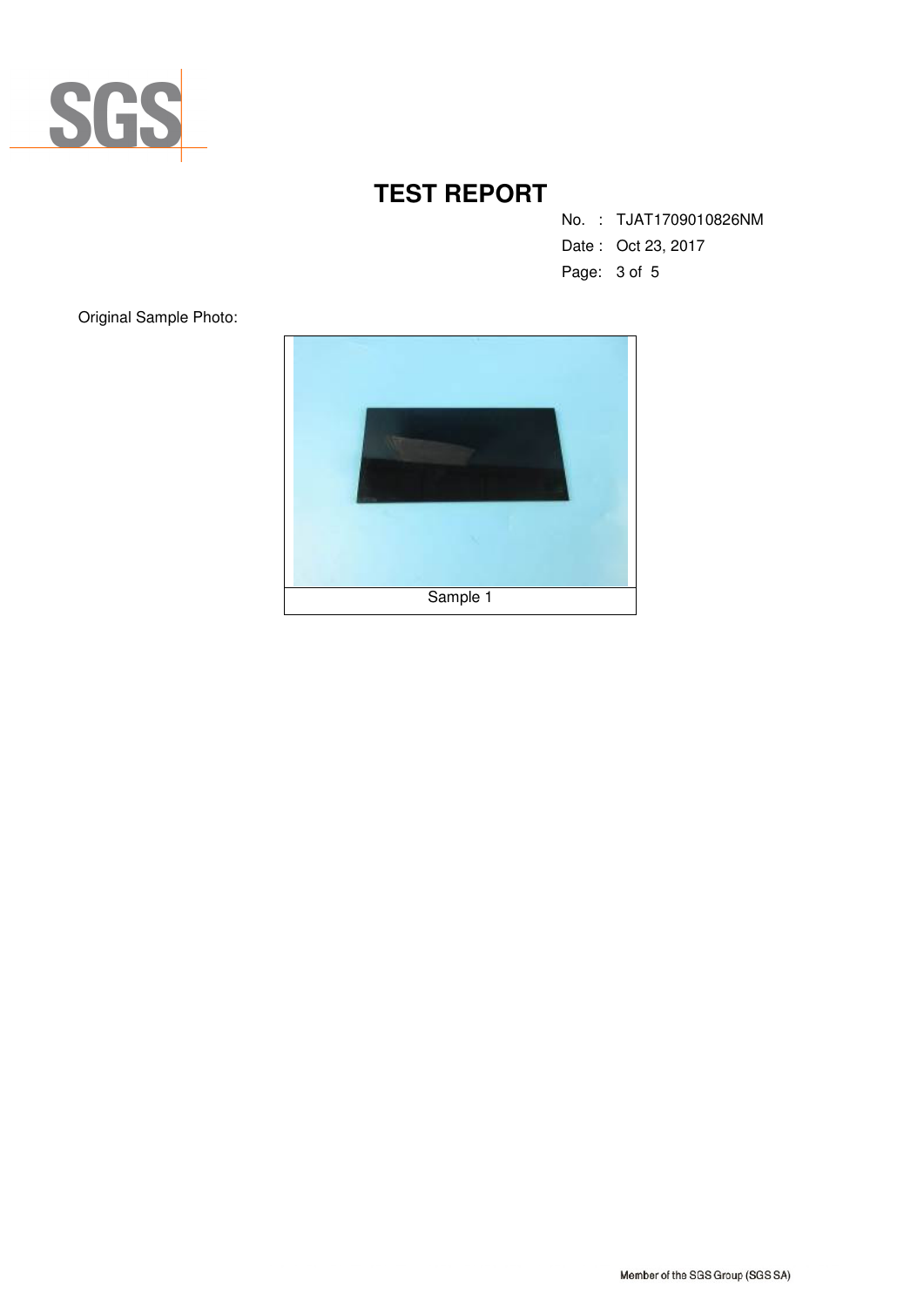

No. : TJAT1709010826NM

Date : Oct 23, 2017

Page: 4 of 5

1. Test Item: 90º Peel Strength

Test Method: ASTM D6252/D6252M-98(2011) and client's requirement

Test Condition:

Specimen width: 25.5mm

Testing speed: 300mm/min

Lab Environmental Condition:  $23 \pm 2$  °C,  $50 \pm 5$  % RH

Test Result:

| Test Item.                             | Test Result             | Client's requirement    | Conclusion |
|----------------------------------------|-------------------------|-------------------------|------------|
| 90 <sup>°</sup> Peel Adhesion Strength | 56.2 N/100mm            |                         |            |
|                                        | No residual adhesive    | No residual adhesive    |            |
| Appearance                             | tape on the paint, no   | tape on the paint, no   | Pass       |
|                                        | obvious change in paint | obvious change in paint |            |

Note:

1. The specimens preparation was completed by client.

2. Test specimens were cut from the sample.